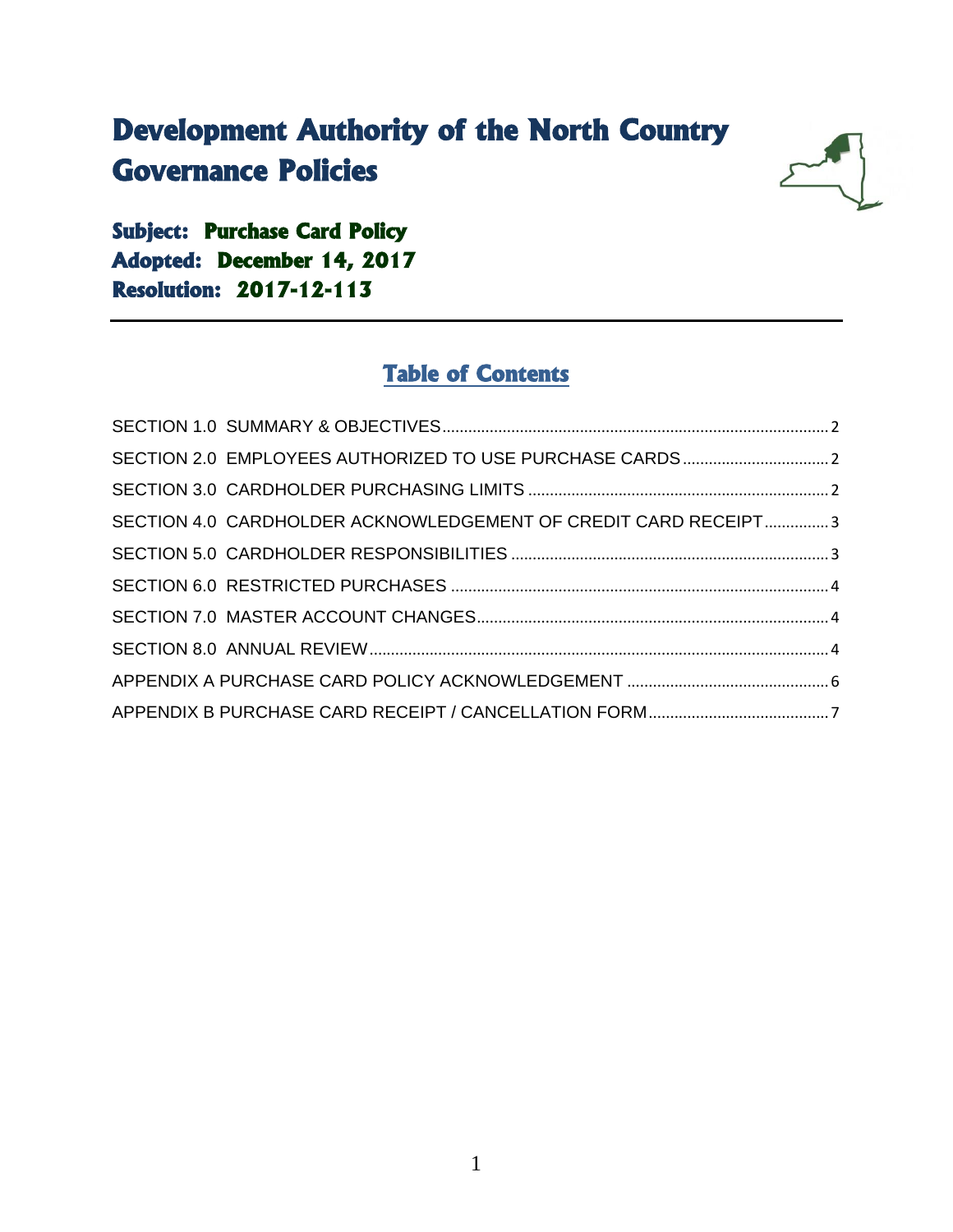## **Purchase Card Policy**

#### <span id="page-1-0"></span>**SECTION 1.0 SUMMARY & OBJECTIVES**

#### **1.1 SUMMARY**

The Development Authority of the North Country Purchase Card Program is designed to facilitate the purchase of selected goods and materials from Vendors that the Authority will not make regular purchases from in the course of a year or from vendors whose only method of payment is through a credit card. The Authority will establish a customer account with Vendors that will be used on a regular basis. The Authority shall maintain a written procedure consistent with this Policy concerning the appropriate use of Authority issued Purchasing Cards. Such procedures shall be developed by the Finance Division and recommended to the Executive Director for approval.

#### **1.2 OBJECTIVES**

Provide users with an efficient means to address Authority purchasing requirements. The Development Authority Purchase Card will be used primarily with merchants who require credit card payments or for one time purchases. The Authority will establish a customer account with the majority of its vendors. It is the Authority's intent to limit use of Purchase Cards to the greatest extent possible.

#### <span id="page-1-1"></span>**SECTION 2.0 EMPLOYEES AUTHORIZED TO USE PURCHASE CARDS**

The Executive Director shall authorize issuance of Authority purchasing cards. The card will identify the eligible employee, by name, and indicate that the card is issued by a Tax-Exempt NYS Government Agency. The cards will not identify the Development Authority of the North Country. No Purchase Cards will be issued to probationary employees.

#### <span id="page-1-2"></span>**SECTION 3.0 CARDHOLDER PURCHASING LIMITS**

Each cardholder is assigned an available credit limit and also a single transaction limit which restricts the amount of any single purchase made by the cardholder. The division manager will review purchasing limits and the purchase card policy with the cardholder. Cardholders will be required to sign the Purchase Card Policy Acknowledgement form indicating their acceptance of these terms (attached as Appendix A).

Use of the purchase card by employees other than the authorized cardholder is strictly prohibited. Violation of this practice may result in the revocation of the card and other disciplinary action as appropriate, up to and including termination and/or criminal prosecution.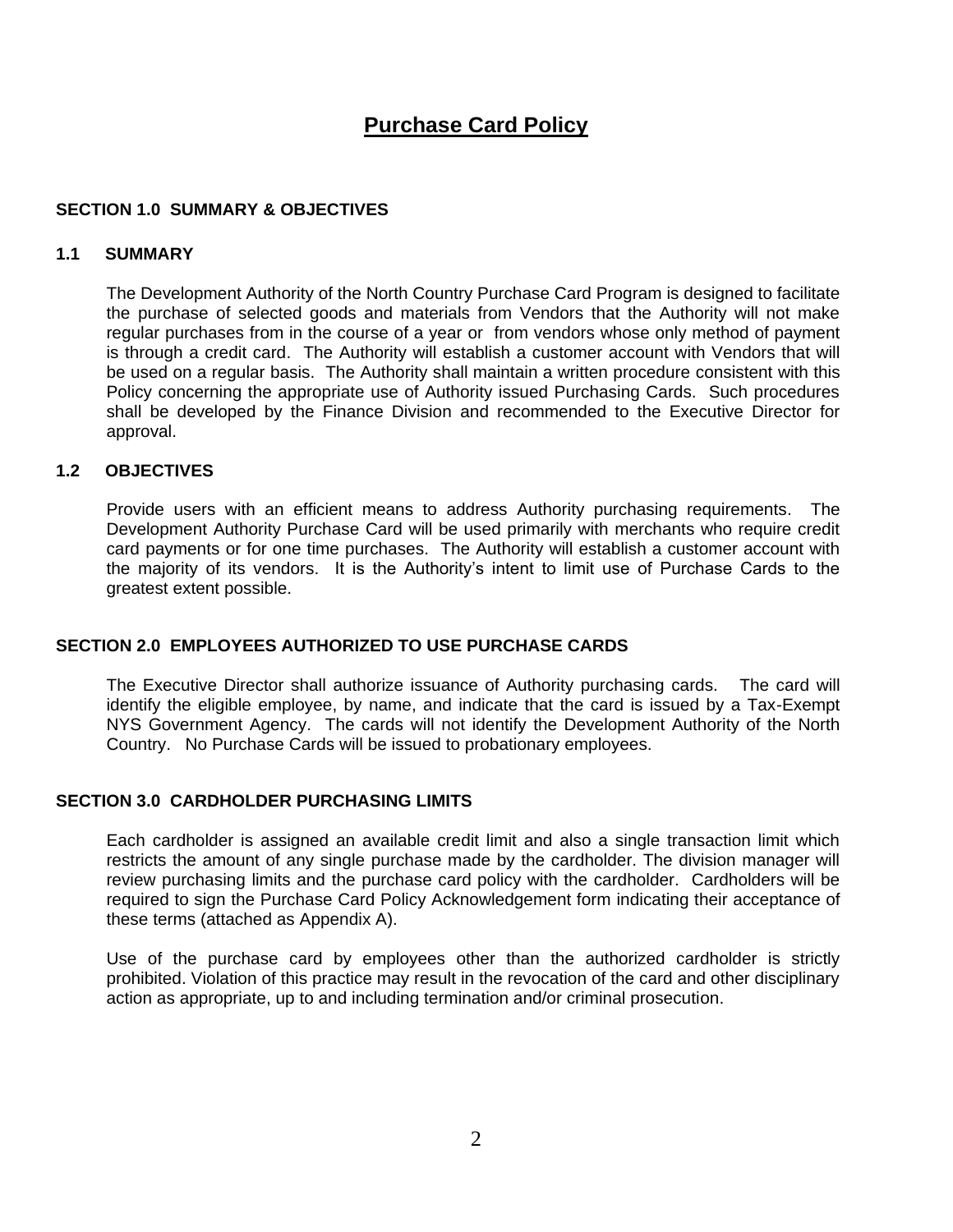#### <span id="page-2-0"></span>**SECTION 4.0 CARDHOLDER ACKNOWLEDGEMENT OF CREDIT CARD RECEIPT**

All employees authorized to use Purchase Cards will be required to sign a Purchase Card Receipt/Cancellation form (attached as Appendix B). The cardholder is given the original signed receipt and a copy is filed by the Accountant I. The cardholder will sign the back of the credit card and call the 800 phone number to activate the credit card.

#### <span id="page-2-1"></span>**SECTION 5.0 CARDHOLDER RESPONSIBILITIES**

- **5.1** When making purchases with the purchasing card, the cardholder should:
	- **1.** Understand the Authority's procurement policy.
	- **2.** The funding source and evidence of availability of funds shall be determined. If it is determined that the purchase cannot be funded in the budget, an internal budget modification request can be completed to fund such procurement or additional board approval may be required.
	- **3.** Be able to substantiate the reasonableness of price for purchased items.
	- **4.** Purchase only the number of items, at the quantity and quality needed for appropriate Authority use.
	- **5.** Be knowledgeable about individual card limits and do not attempt to make purchases in excess of the single transaction limit.
	- **6.** Ensure that a fully authorized purchase order has been created per the "Purchase Card Transaction Procedure."
- **5.2** In addition, cardholders should:
	- **1.** Not split an order just to use the procurement card when the purchase price will exceed the per transaction limit.
	- **2.** Not give their card or account number to anyone else other than the vendor from whom they are making the purchase.
	- **3.** Use the card only for legitimate Authority business purposes.
	- **4.** Maintain the card in a secure location at all times.
	- **5.** Not accept cash in lieu of a credit.
	- **6.** Immediately notify the credit card company and the Accountant I of a lost or stolen card.
	- **7.** Return the card to the Accountant I upon terminating employment.
	- **8.** Ensure credits for reported disputed items or billing errors appear on a subsequent statement.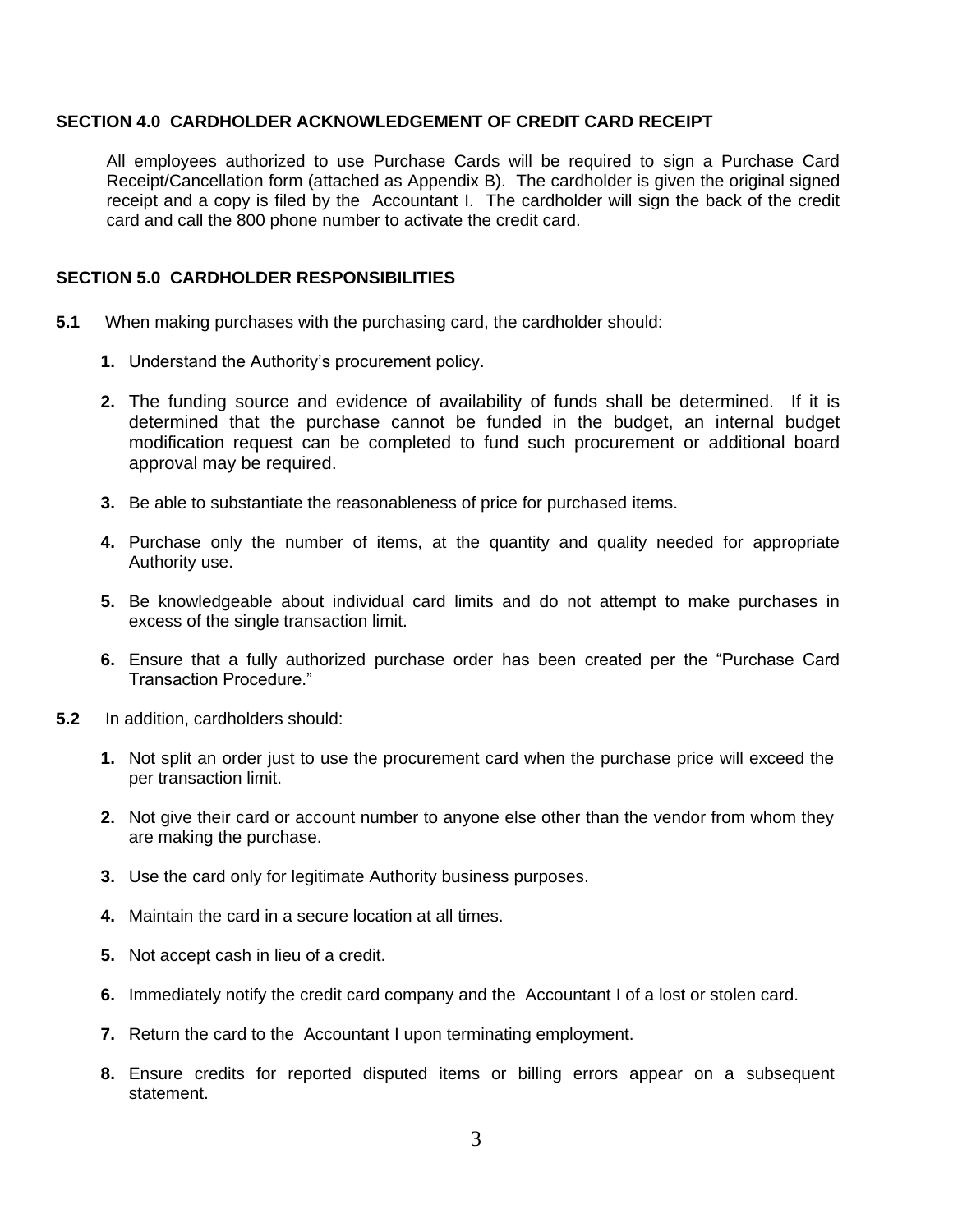**9.** Attempt to resolve disputes or billing errors directly with the vendor and notify the credit card company if the dispute or billing error is not satisfactorily resolved.

#### <span id="page-3-0"></span>**SECTION 6.0 RESTRICTED PURCHASES**

The Purchase Card **CANNOT** be used as payment for the following items:

- Alcoholic Beverages
- Cash Advances
- DEA Controlled and/or Illegal Substances
- Personal Expenses

#### **USE OF THE PURCHASE CARD FOR SUCH PURPOSES WILL RESULT IN REVOKING OF PRIVILEGES AND MAY INCLUDE APPROPRIATE DISCIPLINARY ACTION, UP TO AND INCLUDING TERMINATION OF EMPLOYMENT AND CRIMINAL PROSECUTION.**

All Purchase Cards have various restrictions as to the category of merchant. Certain types of merchants are unable to accept the card for payment. These restrictions are reviewed on an annual basis and may be amended from time to time with approval of the Comptroller.

#### <span id="page-3-1"></span>**SECTION 7.0 MASTER ACCOUNT CHANGES**

The following are authorized to act on behalf of the Authority to modify the master account:

- Executive Director
- Comptroller
- Accountant I

All changes to the Master Account must be requested through one of these persons and approved by the Executive Director or Comptroller.

#### <span id="page-3-2"></span>**SECTION 8.0 ANNUAL REVIEW**

The Purchase Card Policy will be reviewed on an annual basis and amended as appropriate by the Board of Directors. Annually, the Comptroller shall review the following items:

- 1. The number of outstanding Purchase Cards
- 2. Purchase Card Limits and Transaction History
- 3. The Merchant Category Code (MCC)

The Accountant I shall maintain a schedule of Authority issued purchase cards with associated limits.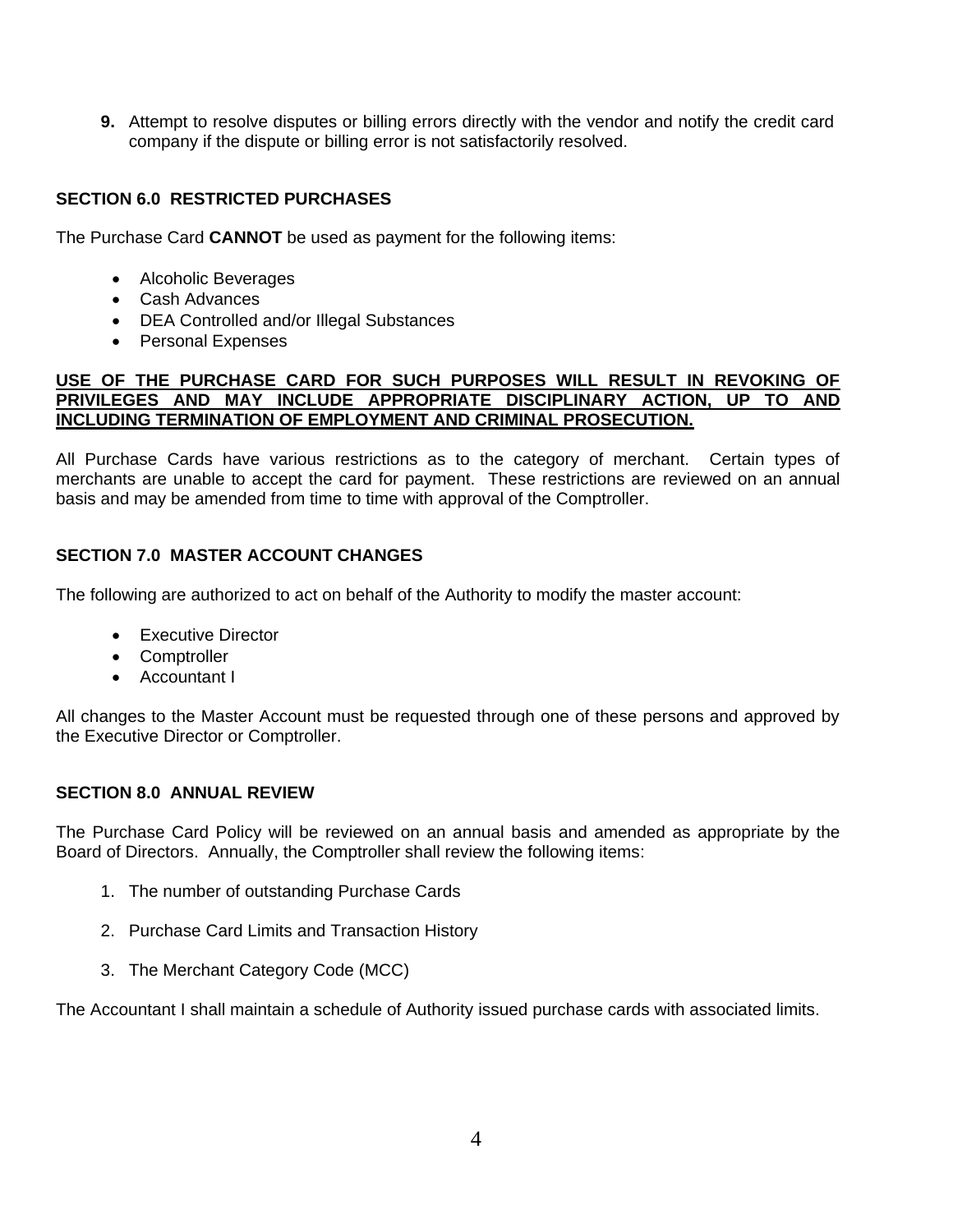### **Revision History:**

| <b>Revision</b> | <b>Date</b> | <b>Description of changes</b>                                                                  | <b>Requested By</b> |
|-----------------|-------------|------------------------------------------------------------------------------------------------|---------------------|
| $\theta$        | 10/25/2010  | <b>Initial Release</b>                                                                         |                     |
|                 | 8/21/2015   | Loaded into OnBase                                                                             | <b>LRT</b>          |
| $\overline{2}$  | 12/14/2017  | Removed Procedural sections from<br>the Policy document to separate<br>policy from procedures. | <b>LRT</b>          |
|                 |             |                                                                                                |                     |
|                 |             |                                                                                                |                     |
|                 |             |                                                                                                |                     |
|                 |             |                                                                                                |                     |

References:

- OGS Bulletin "Procurement Card Guidelines" http://www.ogs.state.ny.us/purchase/pdfdocument/creditcardguidelines.pdf
- \* NYS Office of the State Comptroller, Bulletin Number G-196 "Small Dollar Purchases."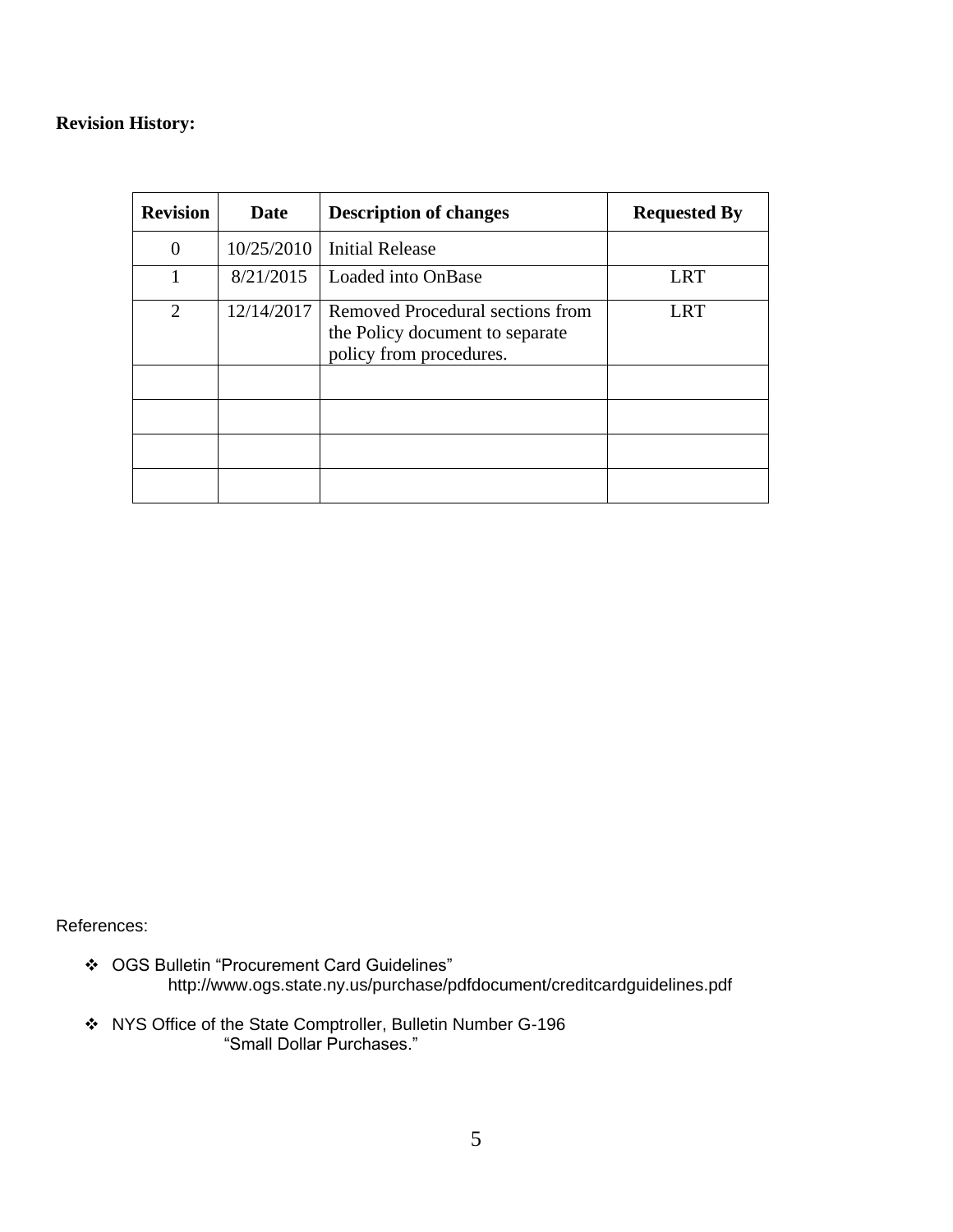### **APPENDIX A PURCHASE CARD POLICY ACKNOWLEDGEMENT**

<span id="page-5-0"></span>Certain employees of the Development Authority of the North Country are issued Purchase Cards in order to more efficiently carry out their assigned job duties. Use of the Purchase Card is subject to change upon the order of Authority management.

Use of Authority Purchase Cards is strictly limited to the Authority's Purchase Card Policy and associated procedures. The undersigned acknowledges receipt of a copy of such policy. Further, the employee acknowledges that \_\_\_\_\_\_\_\_\_\_\_\_\_\_\_\_\_\_\_\_\_\_\_\_\_\_\_\_\_\_\_\_(name of manager) has reviewed the Purchase Card Policy in detail with the undersigned.

Violation of the Purchase Card Policy may result in revocation of the card and other disciplinary action as appropriate, up to and including termination and/or criminal prosecution.

The undersigned acknowledges the above statements:

| Employee                         |               | Manager |  |  |  |
|----------------------------------|---------------|---------|--|--|--|
|                                  |               |         |  |  |  |
|                                  |               |         |  |  |  |
| Date                             |               | Date    |  |  |  |
|                                  |               |         |  |  |  |
| <b>Executive Director</b>        |               |         |  |  |  |
|                                  |               |         |  |  |  |
|                                  |               |         |  |  |  |
| Date                             |               |         |  |  |  |
|                                  |               |         |  |  |  |
| <b>Transaction Limits:</b>       |               |         |  |  |  |
| <b>Single Transaction Limit:</b> | $\frac{1}{2}$ |         |  |  |  |
|                                  |               |         |  |  |  |
| Card Limit:                      | \$            |         |  |  |  |
| CC: Compliance Officer           |               |         |  |  |  |
| CC: Accountant I                 |               |         |  |  |  |
|                                  |               |         |  |  |  |